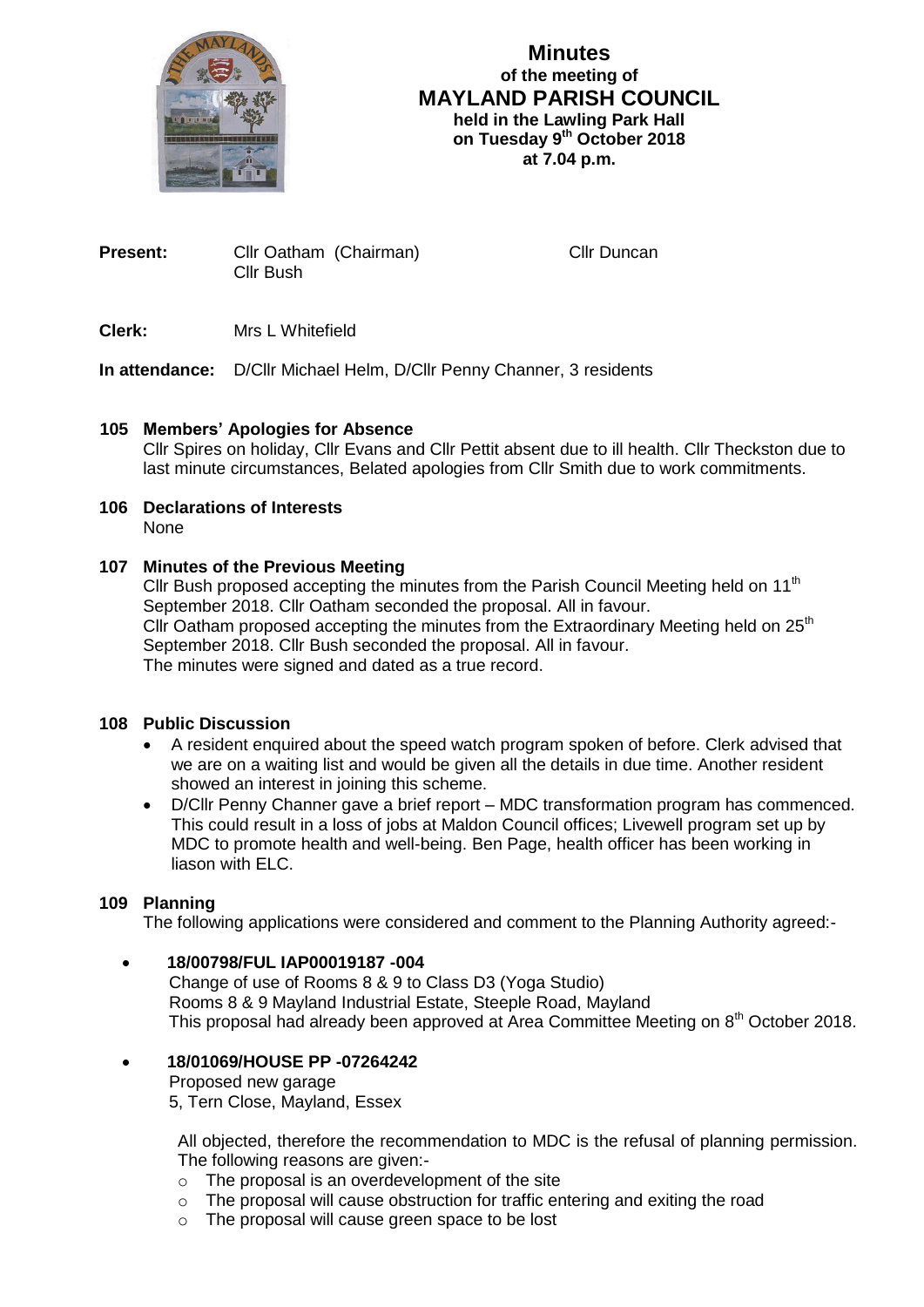### **18/01090/HOUSE**

Single storey rear extension The Willows 97 Imperial Avenue, Mayland, Essex.

All objected, therefore the recommendation to MDC is the refusal of planning permission. The following reasons are given:-

- o The proposal is an overdevelopment of the site
- o The proposal will block natural light to the neighbour (an email was read out from the neighbour)

### **18/00950/FUL PP -07174669**

Single storey block of 5 motel units and laundry room with associated parking and amenity space

Hardy's Bar and Grill 36 Imperial Avenue, Mayland, Essex

All objected, therefore the recommendation to MDC is the refusal of planning permission. The following reasons are given:-

- o The proposal is an overdevelopment of the site
- o The existing planning has been breached
- o The original stipulation should remain on the motel units which is:
	- Holiday lets need to be under 6 months
	- Make available who is letting the motel units
	- Cannot be let to the same person over 6 months

### **DECISIONS**

#### **FUL/MAL/17/00860**

Barn, Little Ashtree Farm Steeple Road, Mayland Conversion of barn to residential. Alterations to existing openings, together with insertion of new windows and rooflights. Replacement of external wall and roof cladding. **APPEAL ALLOWED**

#### **LDP/MAL/18/00800**

Claim for a lawful development certificate for a proposed bungalow Land Adjacent Florenceville Grange Avenue, Mayland, Essex **REFUSED**

## **HRN/MAL/00816**

Hedgerow removal at Land North of Riversleigh, Nipsells Chase, Mayland **NO OBJECTIONS**

### **110 Finance**

Councillors received a list of all payments and receipts. The approved payments and receipts are listed below: -

#### **PAYMENTS**

| Date      | Payee                            | Service/supply                               |          |
|-----------|----------------------------------|----------------------------------------------|----------|
| 09-Oct-18 | <b>Eastern Building Services</b> | Final Balance of works to LPH                | 3,199.00 |
| 09-Oct-18 | <b>Maldon District Council</b>   | <b>Community Protection Team - September</b> | 229.46   |
| 09-Oct-18 | A G Engineering                  | Repair to car park bolt                      | 60.00    |
| 09-Oct-18 | <b>SLCC</b>                      | <b>CiLCA Registration</b>                    | 250.00   |
| 09-Oct-18 | <b>SLCC Essex</b>                | Networking Event 8/11/18                     | 15.00    |
| 09-Oct-18 | MSJ Garwood                      | Overmarking Pitches, filling cracks          | 301.80   |
| 09-Oct-18 | MSJ Garwood                      | <b>Grounds Maintenance</b>                   | 1,723.73 |
| 09-Oct-18 | L. Whitefield (£50.37)           | Voipfone fee                                 | 2.40     |
|           |                                  | Voipfone Top up                              | 10.00    |
|           |                                  | Petty Cash top up                            | 37.97    |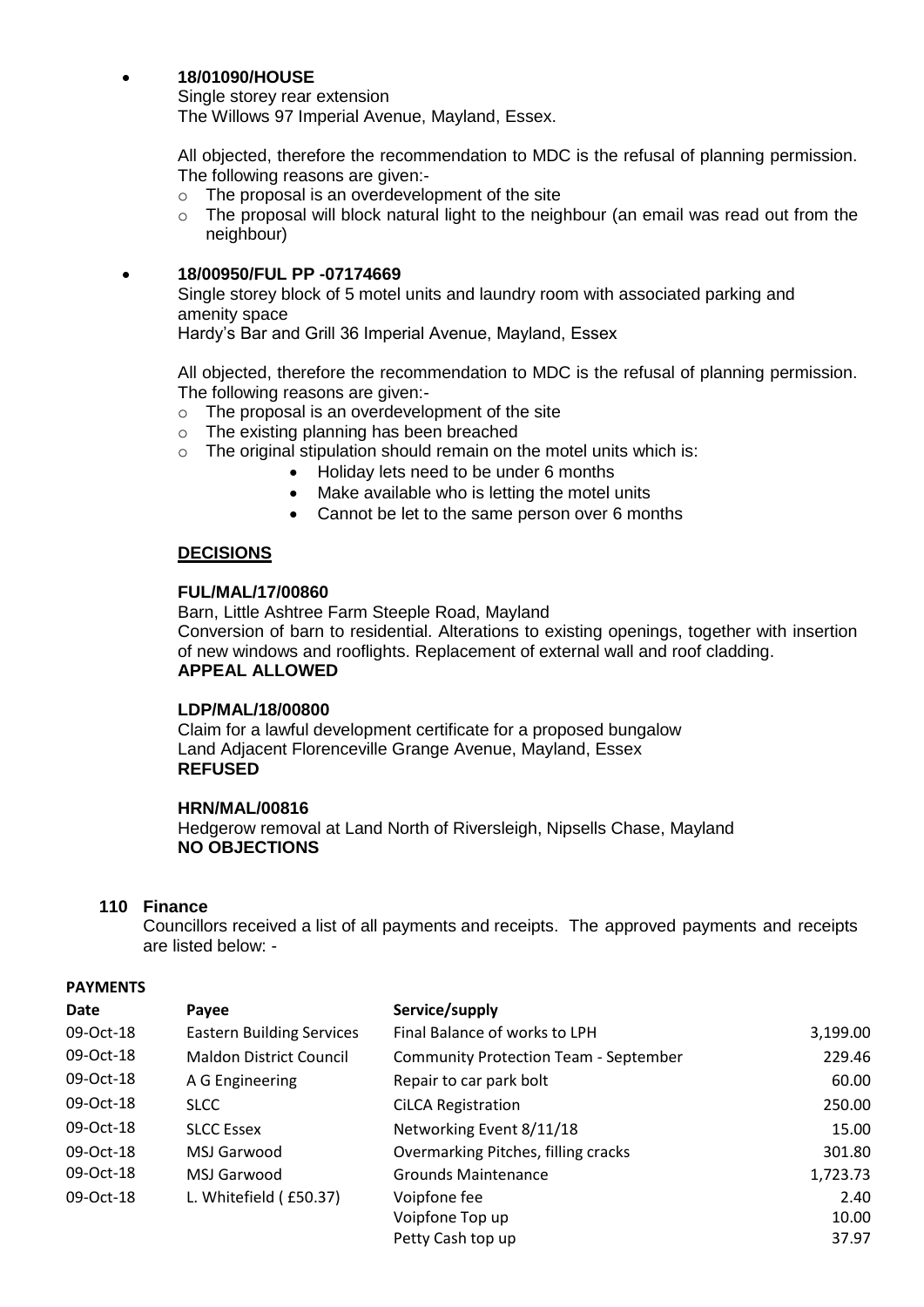| 09-Oct-18         | ICO                            | Data Protection Fee          | 40.00     |
|-------------------|--------------------------------|------------------------------|-----------|
| 09-Oct-18         | <b>Clearwater Technology</b>   | Half yearly water monitoring | 210.00    |
| 09-Oct-18         | PKF LittleJohn LLP             | <b>External Auditors Fee</b> | 480.00    |
| 25-Oct-18         | <b>MPC Staff</b>               | <b>Staff Wages</b>           | 1,908.23  |
|                   |                                |                              | £8,467.59 |
|                   |                                |                              |           |
| <b>RECEIPTS</b>   |                                |                              |           |
| 12-Sep-18         | D. Down                        | Hall Hire 17/8, 24/8         | 16.00     |
| 12-Sep-18         | Casual Hirer                   | Tennis court hire            | 3.00      |
| 12-Sep-18         | D. Down                        | Hall Hire 7/9,11/9,14/9      | 24.00     |
| 20-Sep-18         | Rachel Illsley                 | Hall hire & Deposit 12/10/18 | 98.00     |
| 20-Sep-18         | <b>Casual Hirer</b>            | Tennis court hire            | 14.80     |
| 20-Sep-18         | D. Down                        | Hall Hire 18/9,21/9          | 16.00     |
| 20-Sep-18         | S. Walsh                       | Hall hire Sept/Oct           | 72.00     |
|                   |                                |                              | £234.80   |
|                   |                                |                              |           |
| <b>PETTY CASH</b> |                                |                              |           |
| 05-Sep-18         | Wickes                         | Postcrete x 4                | 16.92     |
| 17-Sep-18         | <b>Mayland Service Station</b> | Fuel for strimmer            | 6.88      |
| 20-Sep-18         | Wickes                         | Postcrete x 2                | 10.34     |
| 04-Oct-18         | <b>Mayland Service Station</b> | Fuel for strimmer            | 6.93      |
|                   |                                |                              | £41.07    |

Cllr Oatham signed the cheques and Cllr Evans will countersign them away from the meeting.

Cllr Bush checked and signed the bank reconciliations.

All councillors received a copy of the Council's quarterly accounts for July to September.

### **111 Clerk's Report**

Each councillor has received an update on matters from the previous meeting.

#### **112 Lawling Park Committee** *including Bakersfield, Lawling Playing Field & Dog Walk Area* Councillors noted receipt of the draft minutes from the September LPC meeting.

- Discussion about area behind container. *It was resolved* to ask the Football Club to remove their goal posts and then plant brambles to stop youths congregating in this area.
- Discussion about parking. Clerk to contact football club to remind them to leave the emergency exit clear after cars were double parked in this area. Clerk to contact Mayland school to remind parents not to park on pavements and double yellow lines.
- Crime Prevention advise visit recommended by MDC. Clerk to contact David Gillies, Crime Prevention Tactical Advisor to invite him to our next Parish meeting and also the Neighbourhood Watch meeting.
- Community Special Constables Clerk to find out more about the scheme with the view to getting the residents involved in fighting the ASB issues in the village.
- Lisa Carey resigned as a cleaner so clerk to source a replacement.
- Clerk to invite Football club to attend the Lawling Park Committee meeting to discuss the contract and other issues.

### **113 Neighbourhood Plan Committee**

Councillors noted receipt of the draft minutes from the September NP meeting.